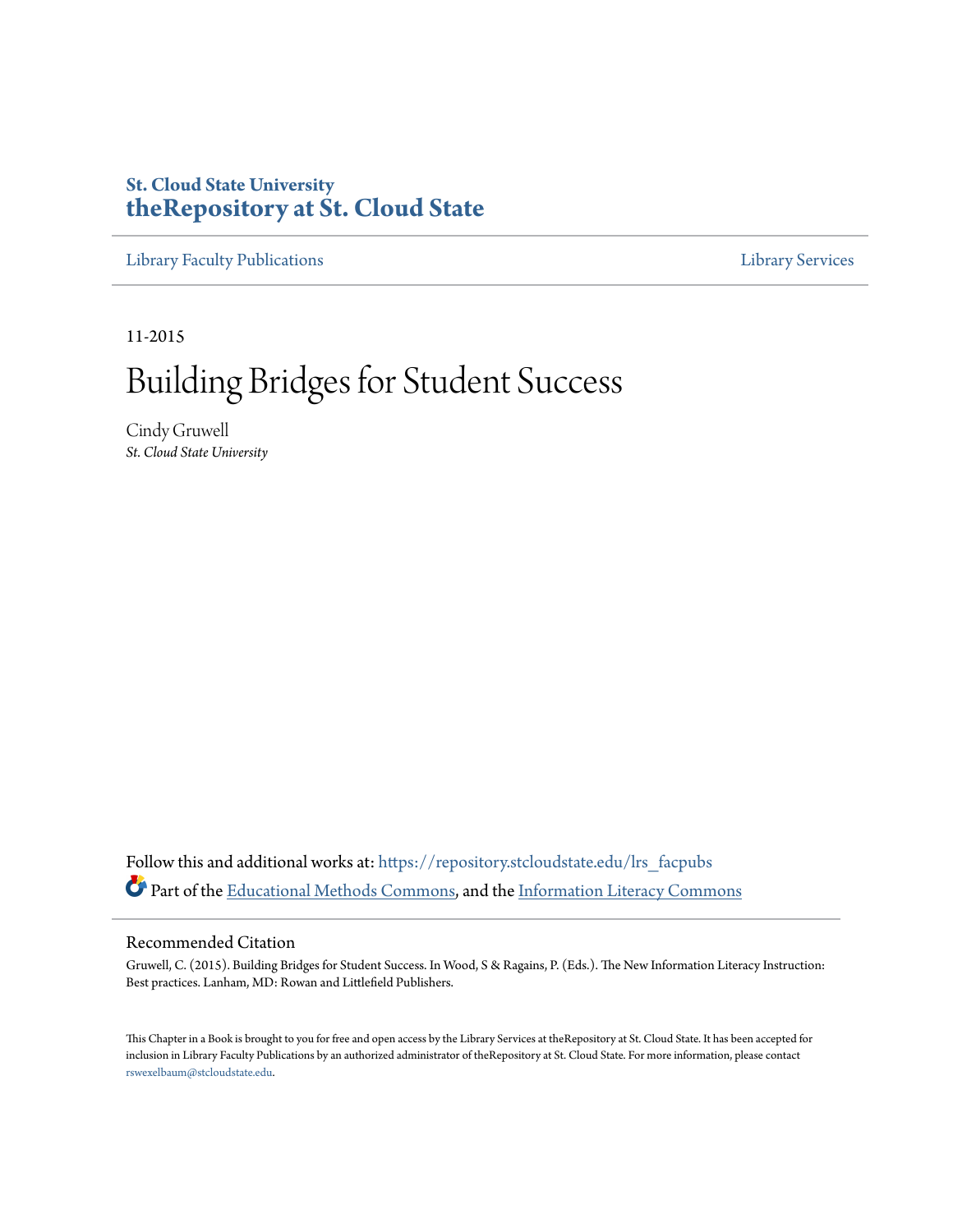# **Building Bridges for Student Success**

*Cindy A. Gruwell*, St. Cloud State University Library

⊕

Like many academic libraries across the country, the St. Cloud State University (SCSU) library instruction (LI) program is in a state of flux as faculty librarians responsible for library instruction address and assess the changing nature of instruction in academic libraries. While the emphasis of basic library instruction focuses on first-year students who are completing their initial course work, the instruction needed for upper-division, writing-intensive, and subject-specific courses/programs requires different and more thoughtful attention. The varied information literacy (IL) skills needed for academic research are especially heightened for nursing students, who, as future health professionals, may be part of health care teams making life-and-death medical decisions. With an increased emphasis on evidence-based nursing practice (EBNP) that serves to enhance clinical decisions and methods, library instruction for nursing students has evolved from the simple "I need to find a scholarly journal article," to evidentiary findings that inform and serve as the basis for decision making in clinics, hospitals, and other health-related facilities.

⊕

As library instruction has grown into a more interactive, student-centered learning experience, so have the information literacy standards put forth by the Association of College & Research Libraries (ACRL). In October of 2013, the ACRL Board of Directors approved the "Information Literacy Competency Standards for Nursing." These standards describe the information literacy skills needed for students and practicing nurses who are continuously developing lifelong skills in the workplace and through continuing education. At its core the standards set the stage for librarians and nursing faculty to develop a curriculum that informs and advances the skills needed to understand and utilize evidence-based practices (ACRL, 2014). These skills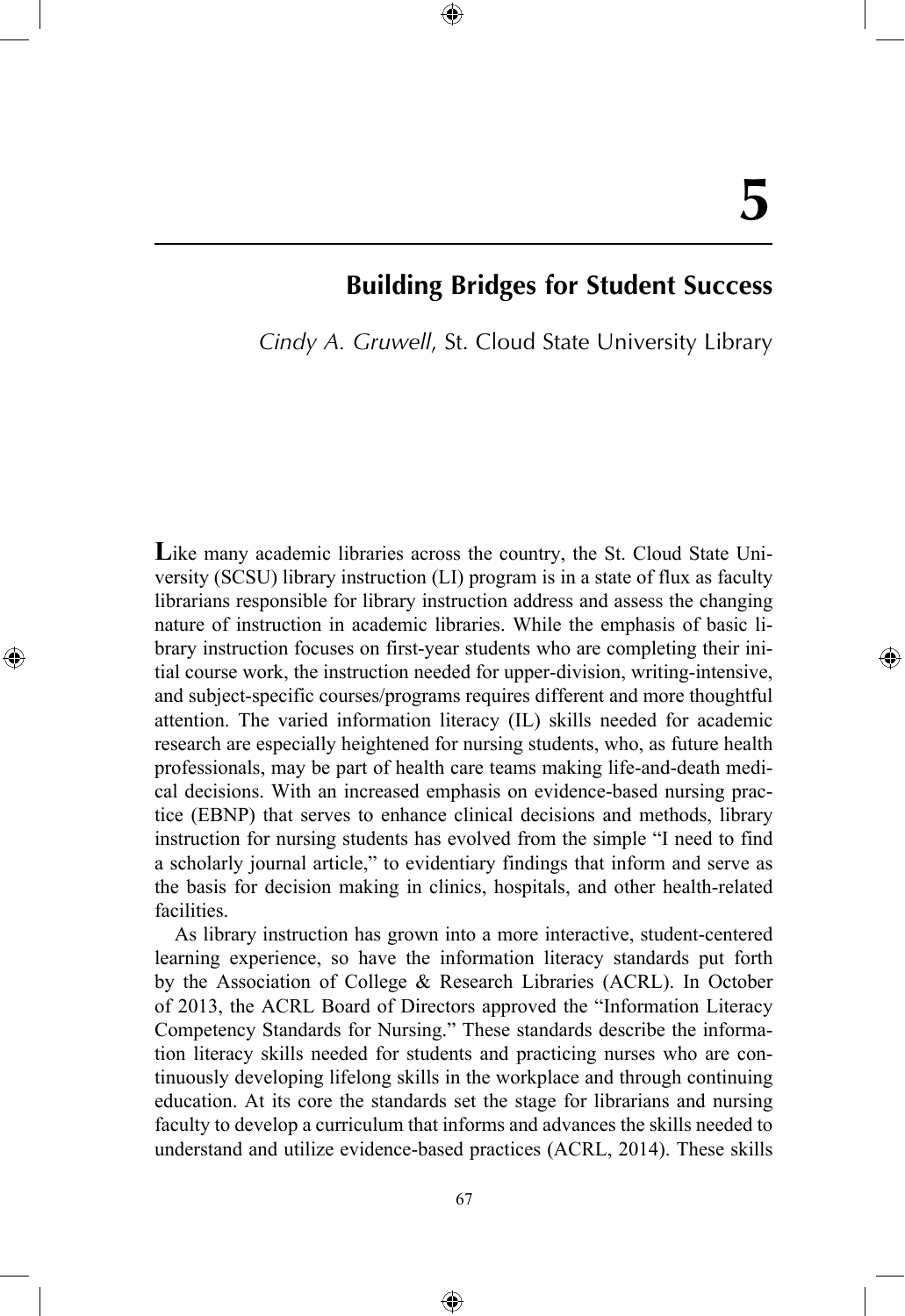⊕

include the ability to find and use evidence (research), best practices, and personal expertise to provide the best nursing care available. In order to meet this challenge, library and nursing faculty work together to instruct, support, and encourage nursing students to frame nursing practice questions into a clinical format that describes the *patient*, the *intervention*, an optional *comparison*, and ultimately the desired *outcome* (PICO) format and in turn seek answers that reflect the "best" information/evidence available.

Now, only two years later ACRL has approved a *Framework for Information Literacy for Higher Education* (ACRL, 2015), which updates and provides new and innovative approaches to the construct of IL in higher education. This *Framework* will eventually coalesce with the original ACRL "Information Literacy Competency Standards for Higher Education," published in 2000. The introduction of the new *Framework* in combination with the nursing information literacy standards provides academic and health sciences librarians with a robust schema to build bridges for teaching and reinforcing students' IL skills. Unlike the previously published standards, the *Framework* promotes and expands upon threshold concepts (e.g., Information Creation as a Process, Research as Inquiry) that reflect various aspects of metaliteracy. All in all, advances in the delivery of library instruction, innovations in pedagogy, and authentic student experiences have the potential to add new dimensions to the traditional components of information literacy, thus prompting a dynamic shift that will expand to include information, visual, technology, and other literacies.

⊕

#### **BACKGROUND**

The library instruction program at SCSU has two focuses, one being the typical library instruction directed at first-year students during their liberal education course work and the second, a mix of subject-specific, writingintensive, and graduate courses. While these instruction sessions vary in content, the overall delivery of library instruction is based on the original ACRL information literacy standards, which focus on finding, evaluating, and using information to answer questions and support research. Most importantly, the delivery of library instruction is often a reflection of the working relationships librarians have developed with teaching faculty across campus. These diverse partnerships provide the basis for customized instruction sessions, course guides, and tutorials that meet the varying research needs of SCSU students as they progress through their academic programs. The Department of Nursing Science, in particular, recognizes the need for information literacy to be embedded within appropriate classes in order to ensure that their

⊕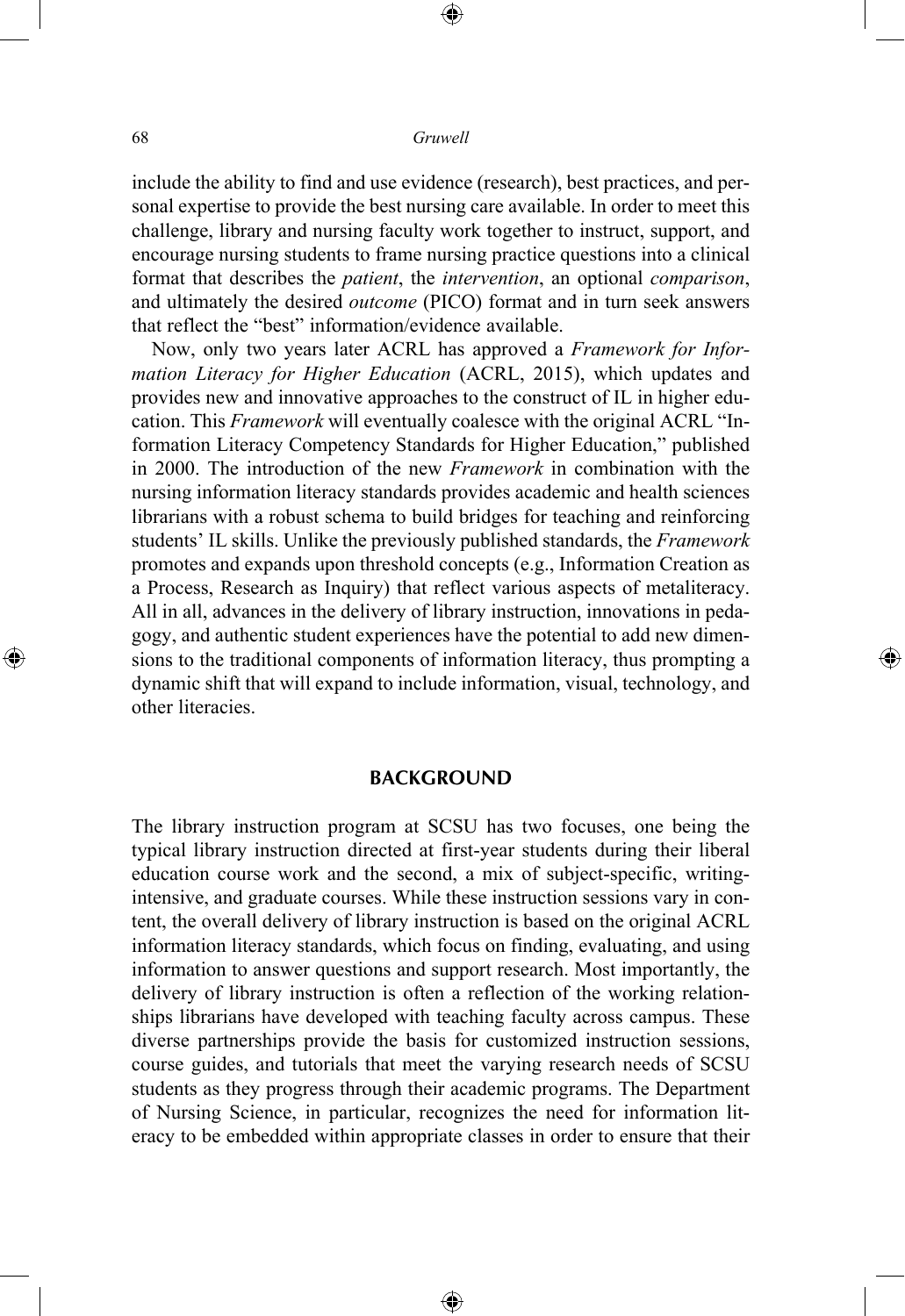students are prepared to continue learning beyond their university education. Ultimately, students need to have a clear understanding of how to use the research process to utilize best practices and evidence-based nursing practice skills when they enter the nursing profession.

Established in 2001 with its first cohort graduating in 2004, the nursing science program at SCSU is a fairly new and growing discipline. During the early years of the program, all nursing students were required to take IM 204 Research Strategies, a three-credit information literacy course as a prerequisite for acceptance into the nursing program. This course laid the foundation for the informatics and nursing research courses, which focus on in-depth research and exploration/application of EBNP scheduled during the students' second and fourth years in the program. However, in 2011 the program underwent substantial curriculum changes in order to meet the Minnesota State Legislature's mandate that all four-year degrees be conferred with a minimum of 120 credits. At that time the nursing program required 135 credits and in order to meet the new requirement, courses not considered essential were eliminated and several others had their credits reduced. Though the value of this course was recognized, IM 204 was a casualty of the curriculum revision.

 $\bigoplus$ 

The elimination of the information literacy course had a considerable impact on student preparation and understanding of the research process. While students participated in library instruction during the required English and other liberal education courses in their first and second years at the university, the depth of their research skills pales in comparison to the intensity of learning that former students received. Because of these changes in the nursing curriculum, library instruction has become even more critical to student success as they perform research and begin to apply their information literacy skills in clinical and other relevant settings. With the elimination of the IM 204 course, library instruction would need to bridge the information literacy gap that existed between liberal education classes and the more intense thirdand fourth-year nursing informatics and research courses. In order to address this void, the librarian liaison and nursing faculty met and identified appropriate content and resources needed for the required assignments and research papers. The instruction and resources for these courses share some similarities; however, there are substantial differences, which is evident in the course descriptions. Nursing Informatics focuses on technology and information at the beginning nurse level, while the Research in Nursing Practice course emphasizes basic research concepts and the application of evidence-based practice in health care environments. Both may use databases such as CI-NAHL, PubMed, and Scopus; however, the research course requires a more experienced student with an advanced skill set.

⊕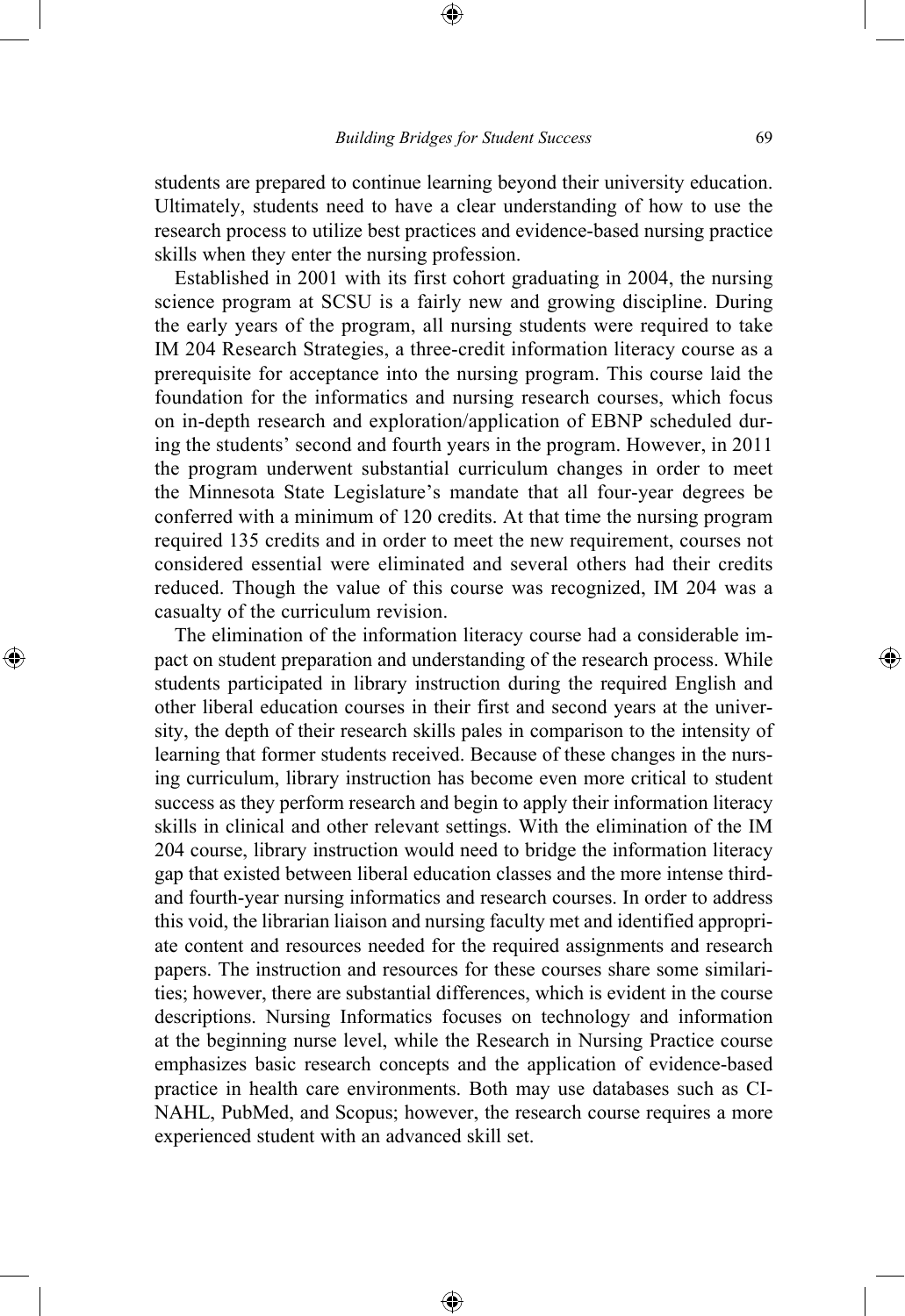⊕

In the past, instruction sessions concentrated on generating research questions presented in the PICO (patient-intervention-comparison-outcome) format, a very brief overview of levels of evidence used in evidence-based nursing practice, and health/science database searching. However, the handson element lapsed, and there was only a short amount of time made available for demonstrations of the CINAHL database. One-on-one consultations were offered to bridge the gap on an as-needed basis for additional support, though given the class size, scalability was sometimes an issue. The time had finally come to bridge and rebuild the instruction sessions in order to provide an appropriate amount of support needed for successful completion of the informatics and research courses.

#### **TRANSITION**

The information needs of nursing students are aligned with those of clinical medicine. Successful students need to understand and be comfortable with utilizing their knowledge, working with and manipulating data, and honing their ability to seek out information for decision making at patient point of care (Schulte, 2008). This combination of skills is learned in a variety of stages during the student's academic program. Though the Research Strategies course was dropped from the program, the students were still held accountable for learning and understanding the basic research process. This could and would prove to be challenging for many students who, through no fault of their own, lacked the formal preparation enjoyed by recent graduates. In order to bridge this gap, library instruction, subject guides, and the opportunity for one-on-one consultations would be combined to accommodate students regardless of their level of expertise. The restructured approach would include new content that clearly presented the resources and searching skills needed for finding appropriate information and resources for EBNP and informatics competencies.

⊕

## **MOVING TOWARD A LEARNER FOCUS**

While the nursing program was undergoing its revision, the informatics and nursing research courses experienced instructor changes that took several semesters to stabilize. Due to the strong relationship with the overall department, contact with the new faculty was easily arranged. A series of meetings ensued, and excitement grew as a new collaborative effort would determine the best steps for reintegrating library instruction within the revised curriculum. During the time that the nursing faculty took to revise the content and delivery

⊕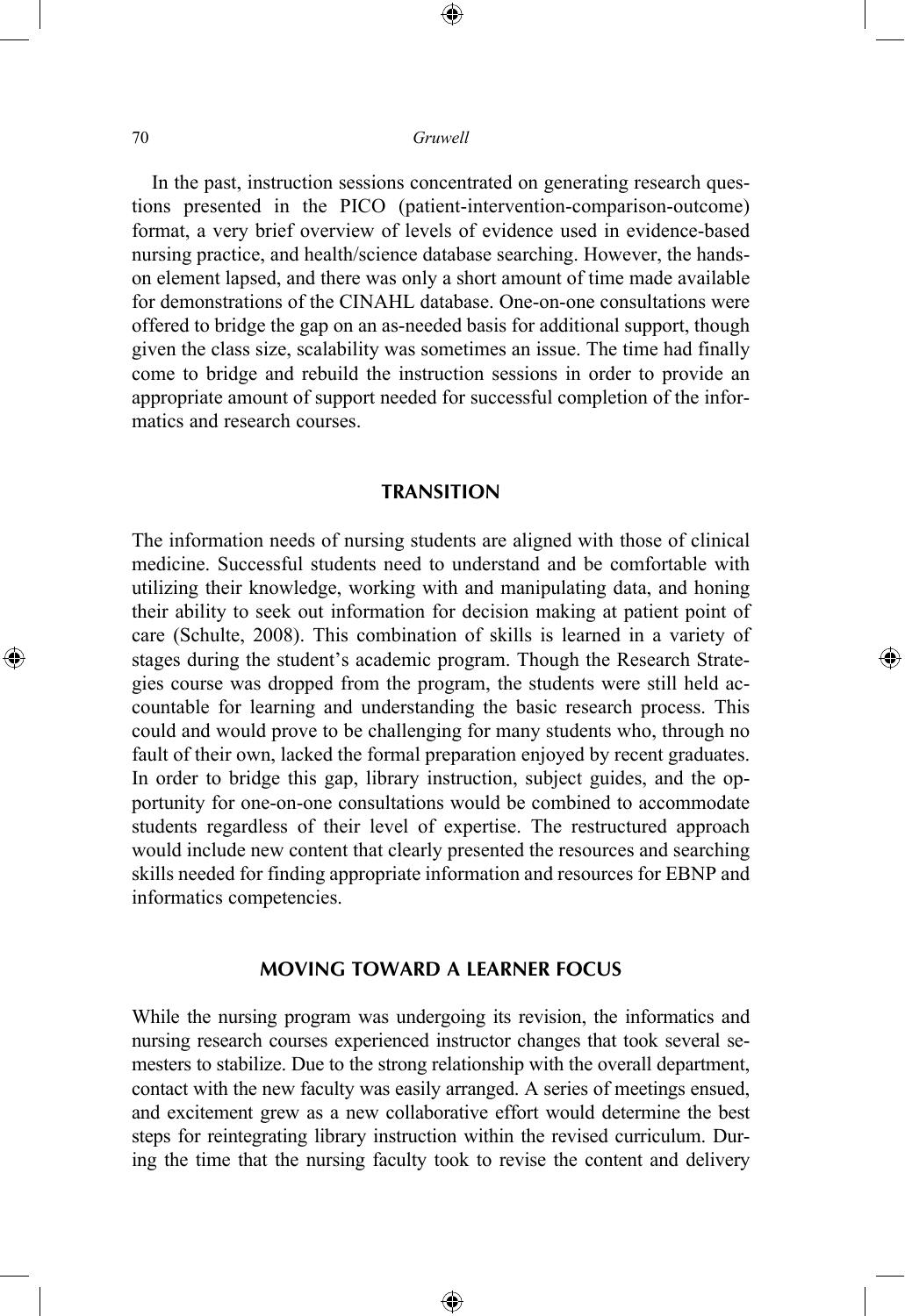of their courses, the librarian reviewed both the ACRL "Information Literacy Competency Standards for Nursing" and the early draft of the *Framework for Information Literacy for Higher Education*. Though the *Framework* would not be finalized until February 2015, the threshold concepts had the potential to provide a fresh and robust structure for developing library instruction sessions and activities for the upcoming (2013–2014) academic year.

Restructuring the library instruction sessions challenged all parties to work together to develop opportunities to engage and frame a more consistent and relevant student experience through clearly defined learning outcomes. To this end, the ACRL "Information Literacy Competency Standards for Nursing" proved quite helpful by providing realistic and appropriate guidelines. The *Framework*, on the other hand, provided two highly relevant focal points, the first of which, Research as Inquiry, describes and defines the various aspects of research from question(s) to open and thoughtful conclusions and was clearly applicable to the instruction sessions for the nursing research course. The second, Information Creation as a Process, highlights the delivery of information including its value, format, and products, which has serious implications for the use of technology in the informatics course work. As a result of the planning sessions, the nursing faculty and liaison librarian were able to agree on four general outcomes with some slight variations for each course. The nursing informatics course, which precedes the research course, would aim for outcomes that would continue to build their information literacy skills as they

• identify health sciences databases

⊕

- utilize advanced search strategies
- evaluate the quality of information resources

This instruction anticipates the more rigorous outcomes created for the nursing research course, which is taken in the fourth year of the nursing program. Given the nature of the overall course work, students will need to know how to

- use PICO to identify and clarify questions for their research projects
- explore and find information about their topics in appropriate databases
- recognize levels of evidence
- evaluate and synthesize research from journal articles in order to answer and/or support their PICO/research questions

Discussions and activities in the revised sessions would include identifying and developing research questions, further examining and selecting appropriate health and general science information resources, and building complex search strategies. In addition, there would be a review of the general

⊕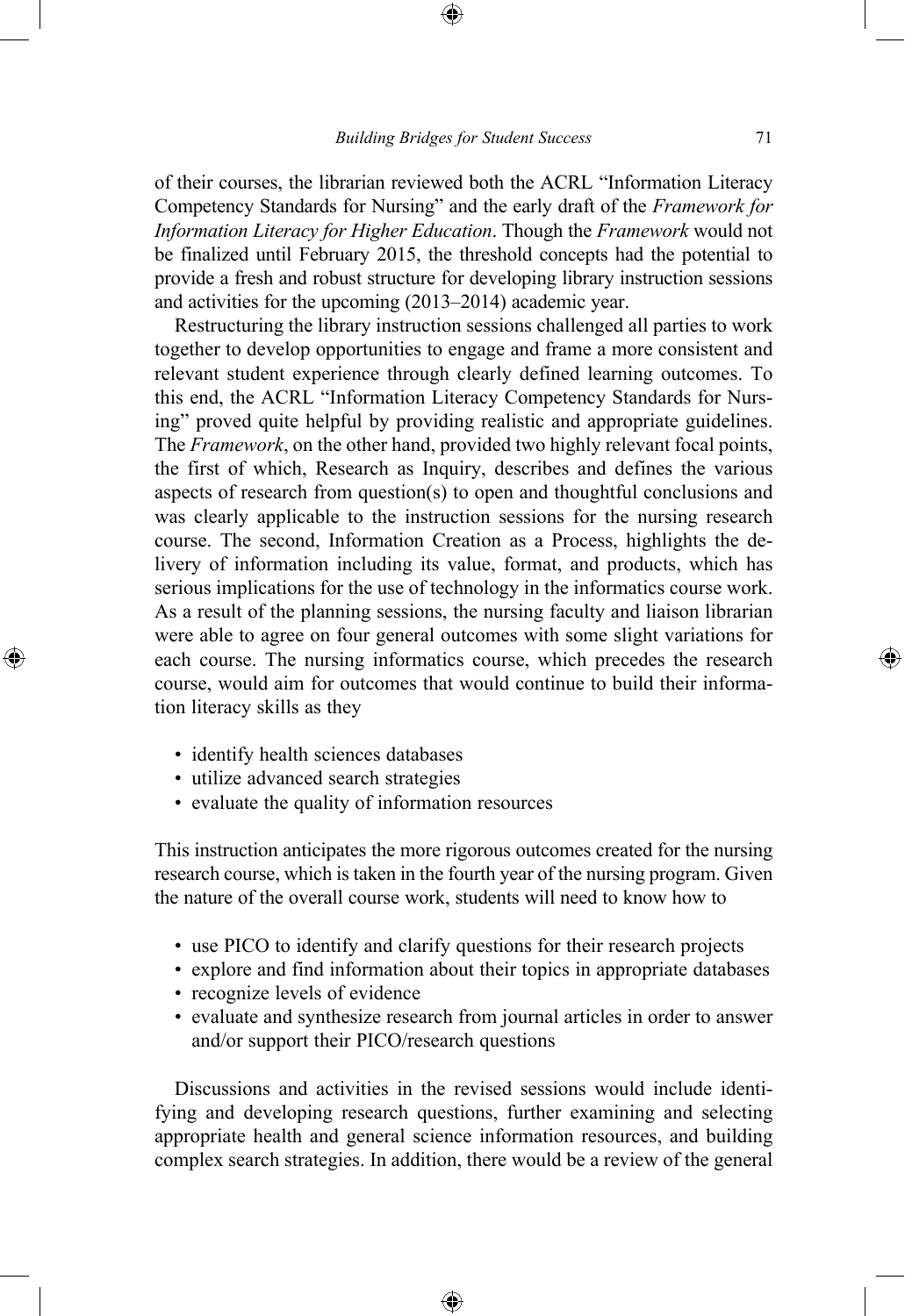⊕

principles of evidence-based nursing practice. Additional questions and topics for discussion were anticipated; however, in order to streamline the instruction sessions, those questions/topics would be handled as they became evident during the sessions. Finally, in order to meet the goals of the sessions and allow time for activities in support of the course assignments, a full ninety minutes would be allotted with personal consultations available by appointment at a later time.

Both the nursing informatics and research courses are sizeable, with a steady enrollment of forty-five students. In the past, instruction sessions were delivered in a typical one-shot general lecture and demonstration format, or by splitting the class in two and holding concurrent or consecutive hands-on sessions. However, finding a location where all students would be able to comfortably fit could be quite challenging given the limited seats available in the library instruction classroom. Luckily, a new BYOD (Bring Your Own Device), technology-rich classroom was available. This room is designed to present students with the opportunity to sit in groups where they will be more likely to discuss their topics, seek input from their peers, and assist each other as the class moves through a variety of activities in a learner-centered environment. Each table has two monitors, one of which allows the instructor to share his or her desktop. In addition, there is a desktop computer available at each table and VGA/HDMI cables that students may use to display their work from the iPad minis they receive upon entering the nursing program or, if preferred, their personal laptops.

⊕

In order to maximize the students' time, the librarian and nursing faculty agreed to utilize customized worksheets to actively engage students in a learner-centered activity where students could demonstrate their skills and learning. These tools would also address the learning outcomes and help students jump-start the research process. This decision was based on a review of the previous library instruction content and pedagogy. Rather than assume the role of classroom lecturer, a.k.a. talking head, the instructing librarian would be better served to act as a "guide on the side" rather than the traditional role of "sage on the stage" (Kaplowitz, 2012: 8). The focus of library instruction would then shift with students taking the time and opportunity to initiate their research while building their information literacy confidence and skill set.

Several worksheets and online guides were developed to address the unique facets for both the informatics and research instruction sessions. The customized worksheets (see appendixes A and B) target the respective courses and are utilized during instruction sessions to stimulate critical thinking about topics and assist in the drafting of research questions and strategies. In addition, all findings that occur during the sessions are recorded on the worksheets and eventually shared with the nursing instructor. The second set of tools, web-based course guides (see figures 5.1 and 5.2), include informa-

⊕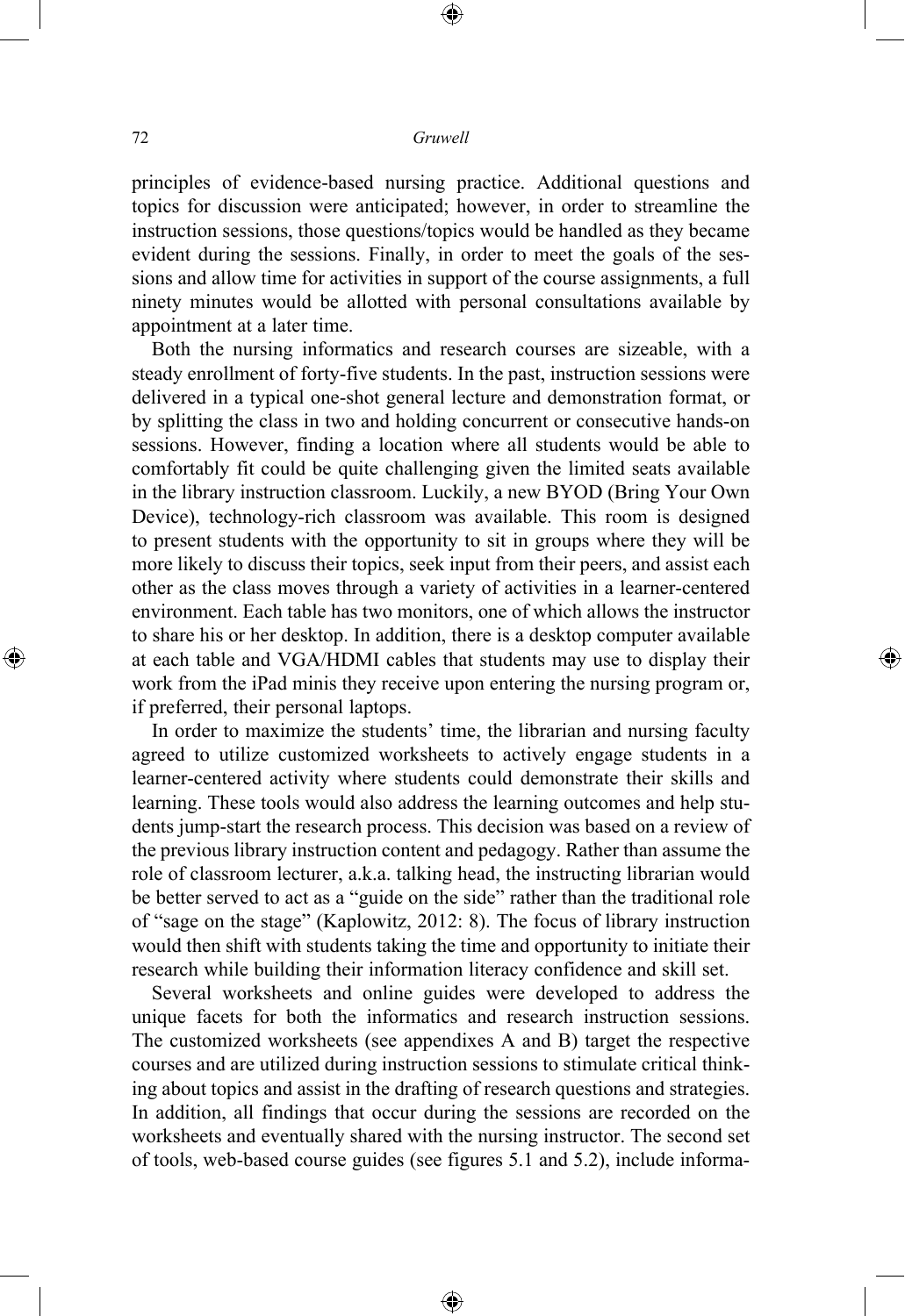tion resources centered on the topics of each course. The web pages include links to subject-specific resources such as medical dictionaries, encyclopedias, journal databases, and citation guides. There are also links to external resources that address EBNP, consumer health, and career information. These guides are designed to pull together and in a sense package the primary types of information that students use during their courses.

The library instruction session was segmented and delivered in three sections with an emphasis on hands-on activities instead of lecture and demonstration. This structure presented students with the opportunity to work through the handout and search for journal articles without being pressed for time. Each segment focused on steps that supported the course's research project including defining topics, using PICO, developing research questions, and selecting search terms and strategies. The mix of presentation, demonstration, discussion, and hands-on activities ensured that the students' experience would include activities that appealed to "visual, auditory, and kinesthetic learners" (Kaplowitz, 2012: 8), all of which are integral in a learning-centered environment.

#### **WORKING TOWARD ASSESSMENT**

The assessment of SCSU's library instruction has been primarily anecdotal. In the past, evaluations were handed out at the end of each instruction session; however, they were considered cursory because there was not enough solid information gathered for true measurement. Fortunately, nursing faculty share comments regarding the quality of their students' research, resources, and ability to understand and interpret EBNP. Currently, the assessment librarian is working with all library instructors to develop a variety of tools that will help assess and quantify the library's instruction program.

One example of this is already in process. During the fall of 2014, nursing faculty requested a modular series of tutorials with accompanying quizzes for their new online RN Baccalaureate Completion Program (RN to BSN). These tutorials would familiarize students with SCSU library resources and services. In consultation with the nursing program coordinator, several ideas were explored that eventually led to the development of five specific modules and quizzes for integration into NURS 414—Role Transition to BSN, the initial course in the program. Each module covers a variety of information and/or resources available through the library. They are as follows:

⊕

- 1. The Basics—General Library Information
- 2. Nursing Research: Getting Started

⊕

3. Finding Print Books, E-books, and Video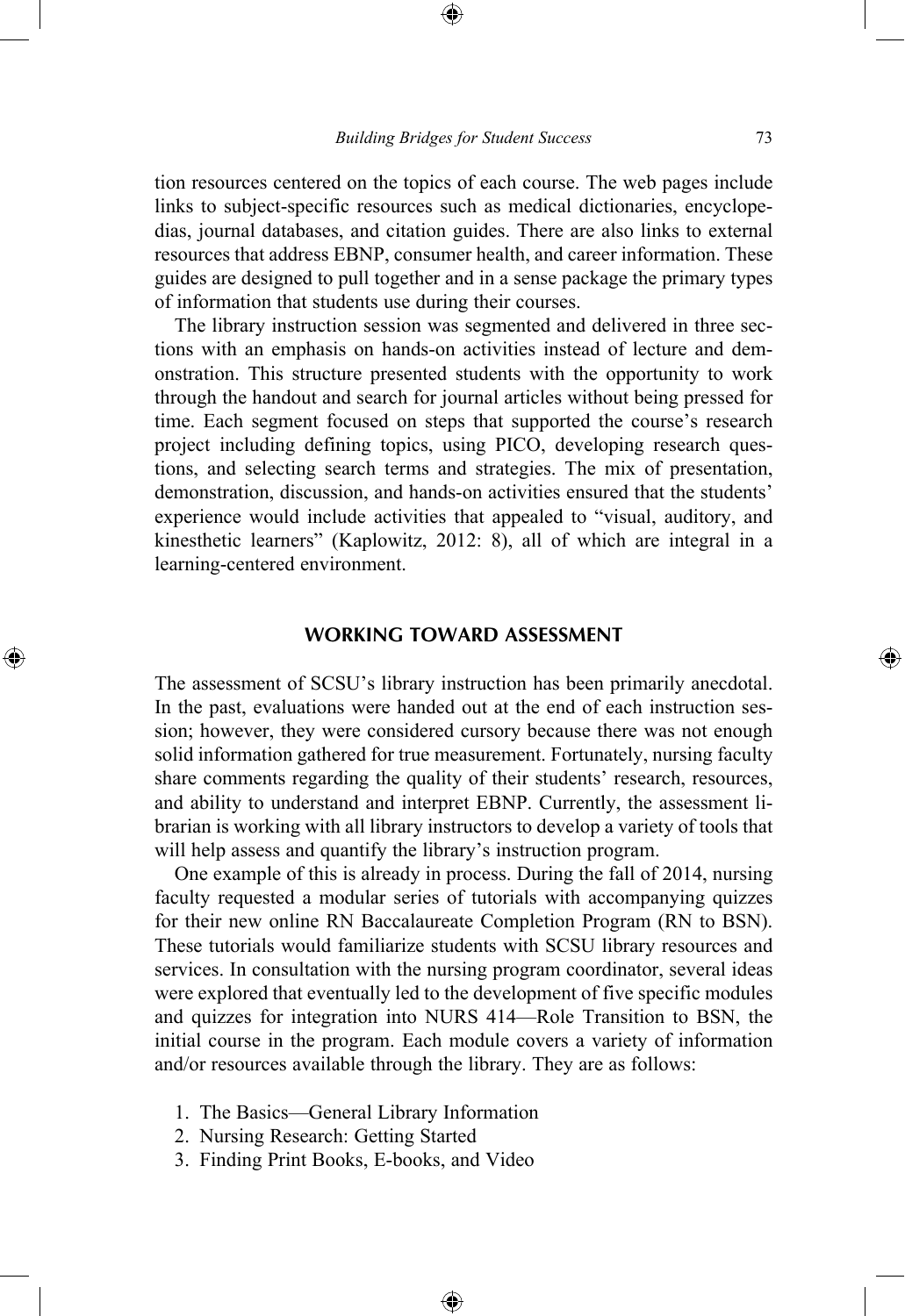

#### LIBRARY ST. CLOUD STATE UNIVERSITY.



⊕

⊕

**Figure 5.1. Course Guide: NURS 308 Nursing Informatics.**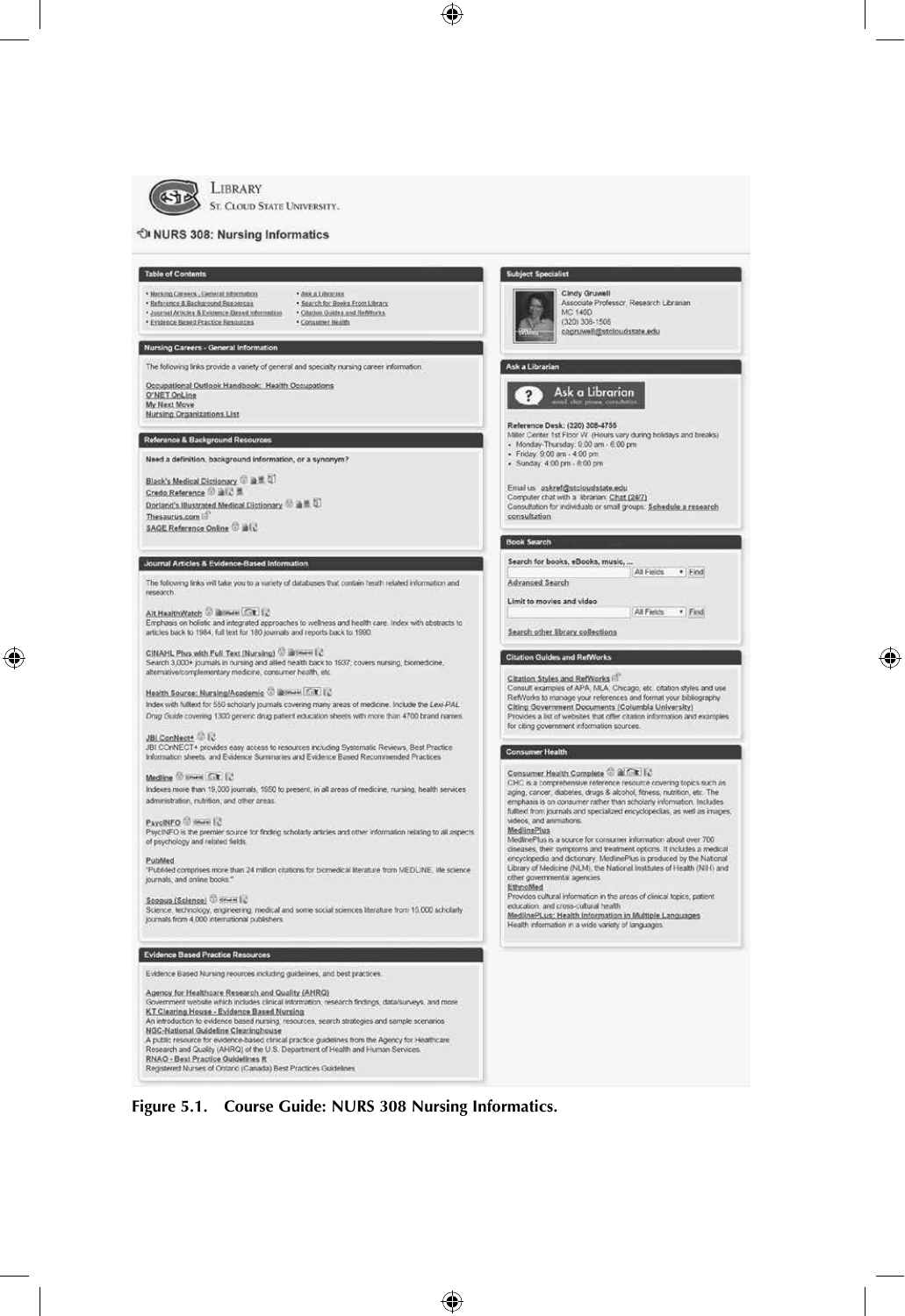

⊕

 $\bigoplus$ 

**Figure 5.2. Course Guide: NURS 403 Research in Nursing Practice.**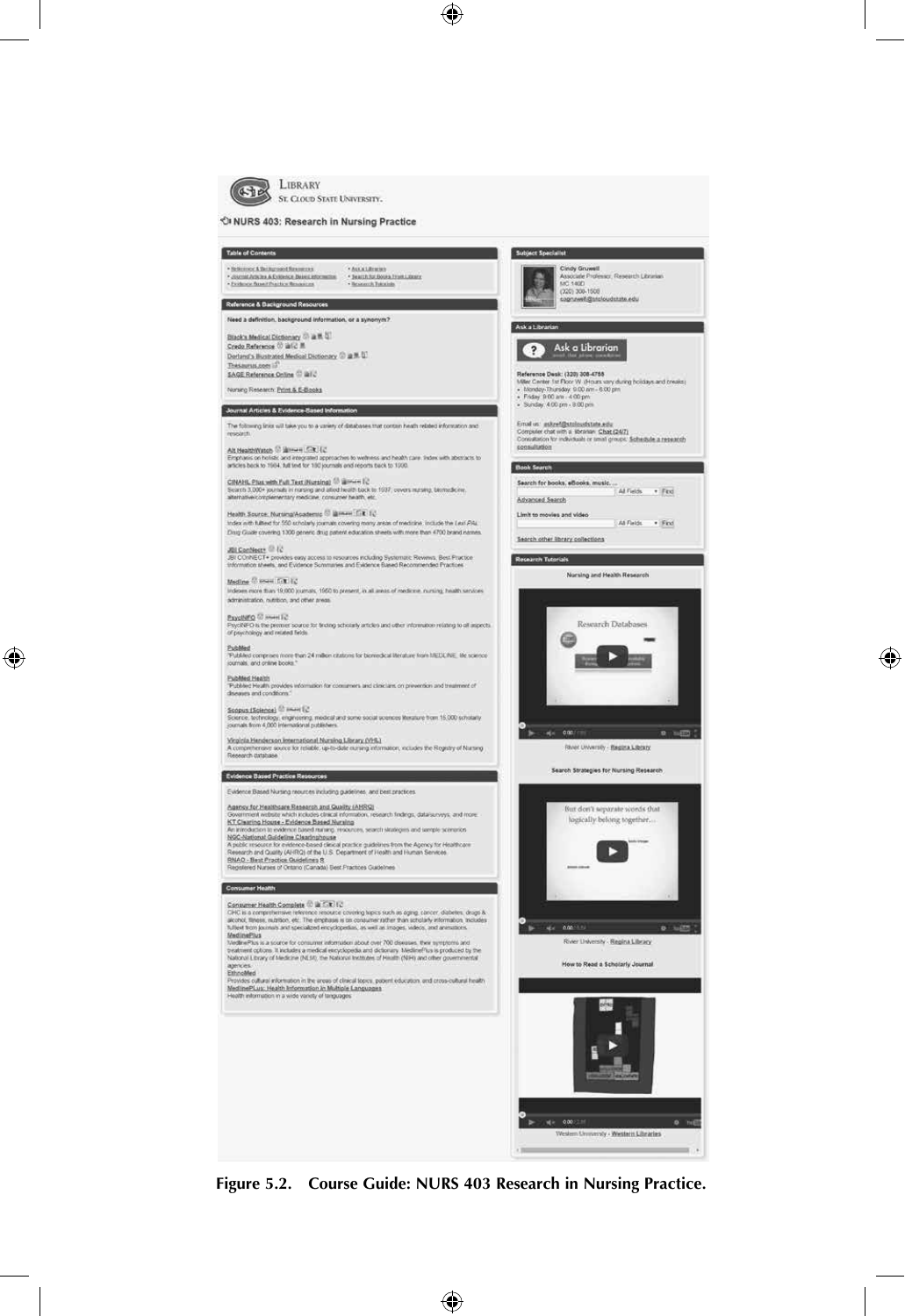⊕

- 4. Locating Journal Articles
- 5. Using Citation Style Guides and RefWorks

Students access the tutorials through D2L Brightspace, the university's learning management system, and are given two weeks to review the content, which includes a mix of text, images, and video. Each module has a five-question quiz that is used to assess whether students have reviewed the material.

While the modules for the tutorial took some time to develop, they were ready and easily placed in the course management system (D2L) in time for the program launch in the spring of 2015. Though early in the first semester of this new program, a quick review of the quizzes reveals that students seem to be well informed about the services available from the library and have a good sense of which resources are most appropriate for the health sciences. Further assessment and revision of the quizzes will allow for better understanding of the students' information literacy skills and prepare them for more complex research. The tutorials will also serve as an essential frame of reference for students in subsequent course work and the research phase of their program. The timing of tutorials' inclusion was very important because it would give the library and librarian the opportunity to make a positive impression and connections with the inaugural cohort. This activity in and of itself assists in furthering the relationship and collaboration between the nursing department and faculty librarians along with the assessment of the students' information literacy skill set.

⊕

## **INTEGRATING THE** *FRAMEWORK*

With the ACRL Board of Directors' approval of the ACRL *Framework for Information Literacy for Higher Education* in February 2015, information literacy and library instruction enters a new dimension. Such is the case with the library instruction directed at nursing students. While instruction sessions and activities noted in this chapter have changed over time, there is still room for improvement. The current instruction reflects the earliest drafts of the *Framework* with specific attention given to Research as Inquiry and Information Creation as a Process (ACRL, 2015). These particular frames, along with their knowledge practices and dispositions, cover much of the content and skills needed for evidence-based nursing practice. Questions, evaluation, and organization are but a few of the practices commonly applied to the research process. When coupled with the ability to understand the complexity of questions and methods of research, it becomes evident that the *Framework* goes well beyond the basic tenets of the research process. Instead, it approaches information literacy in a manner that requires a more in-depth and thought-

⊕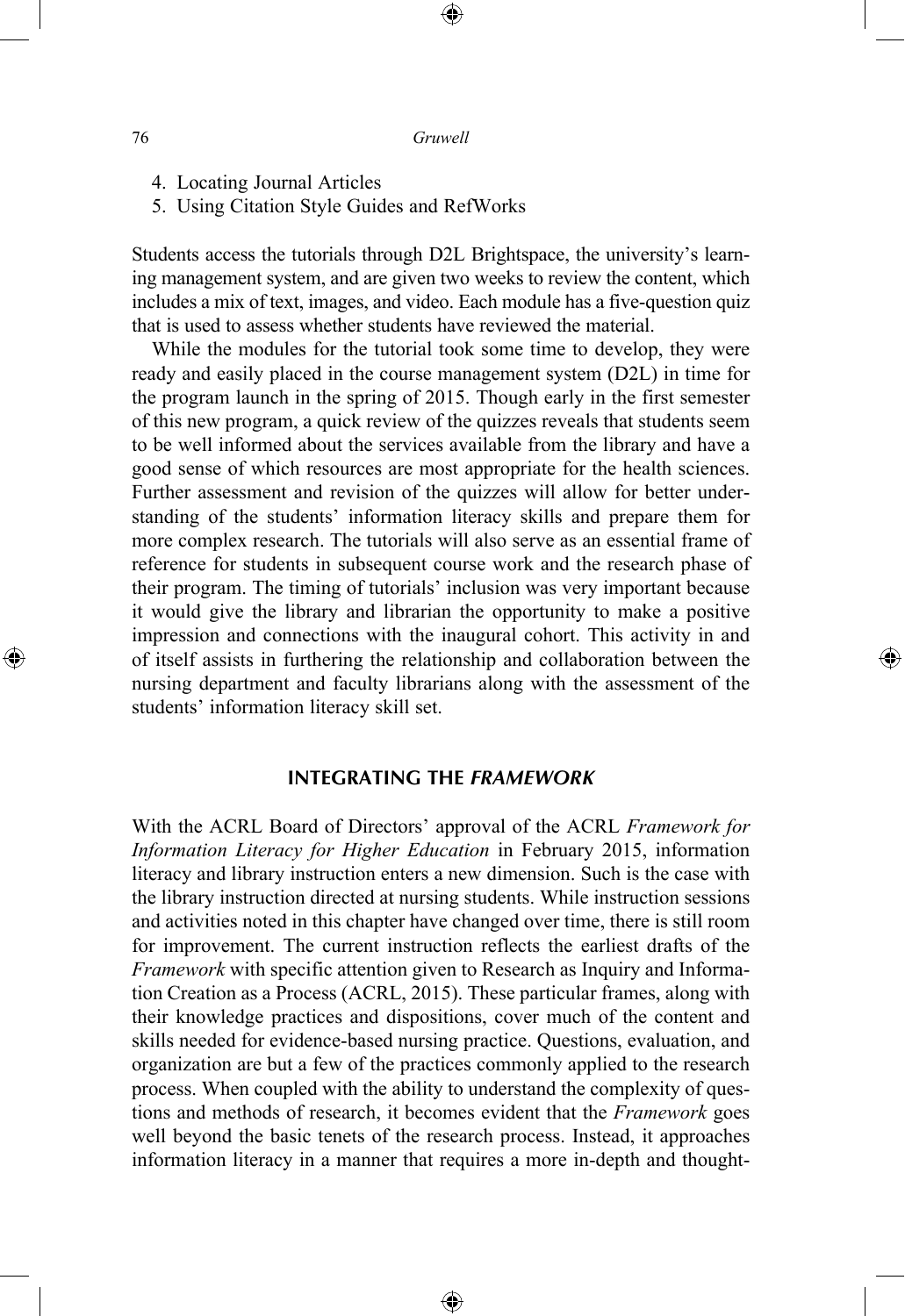ful consideration of both the knowledge and skill sets needed for multiple literacies. In many respects, the library instruction discussed in this chapter is ahead of the game. The focus on EBNP reflects some of the core concepts in the *Framework*. This is demonstrated by the practical application of individual inquiries (clinical questions), which results in engagement in the research process by finding evidence (research), evaluation, and applying the use of this knowledge in the academic and work setting. While the "Information Literacy Competency Standards for Nursing" specifically address the attributes needed for student and professional success, the new *Framework* places IL in context with everyday practice and application. As a result, nursing students actively participate in clinical settings where they utilize their information literacy skills in a variety of ways, including interacting with electronic records, developing and using best practices, and as participants in health care teams.

One of the most important questions moving forward will be how to fully incorporate the ACRL frames into current and existing student learning outcomes. What will information literacy programs look like as competencies and frames are merged? In her article regarding assessment and the new *Framework*, Megan Oakleaf states, "Librarians who design instruction quickly realize that each teaching and assessment event needs to be analyzed in the context of other teaching and assessment activities" (Oakleaf, 2014: 512). Now librarians will be drawing new maps for student learning outcomes and activities based on past and present pedagogy, information literacy competencies, and academic needs. In addition, significant attention will be placed on real-time and extensive assessment studies.

⊕

The implications for the overall SCSU information literacy/library instruction program and nursing curriculum are many. The SCSU Library Curriculum and Instruction Advisory Committee is currently developing overarching student learning outcomes (SLOs), which will inform *all* of our library instruction initiatives and credit-bearing courses. These SLOs will then need to be blended with standards for specific disciplines, such as the ACRL "Information Literacy Competency Standards for Nursing" mentioned in this chapter. Fortunately, the recent revision of SCSU's library instruction for the nursing informatics and research courses gives us a good head start.

#### **BUILDING BRIDGES**

Successful information literacy instruction and skill building may begin in the library, but it is often dependent on relationships with faculty across all disciplines and programs. The nursing science faculty have always been receptive to having library instruction embedded within their program and cur-

⊕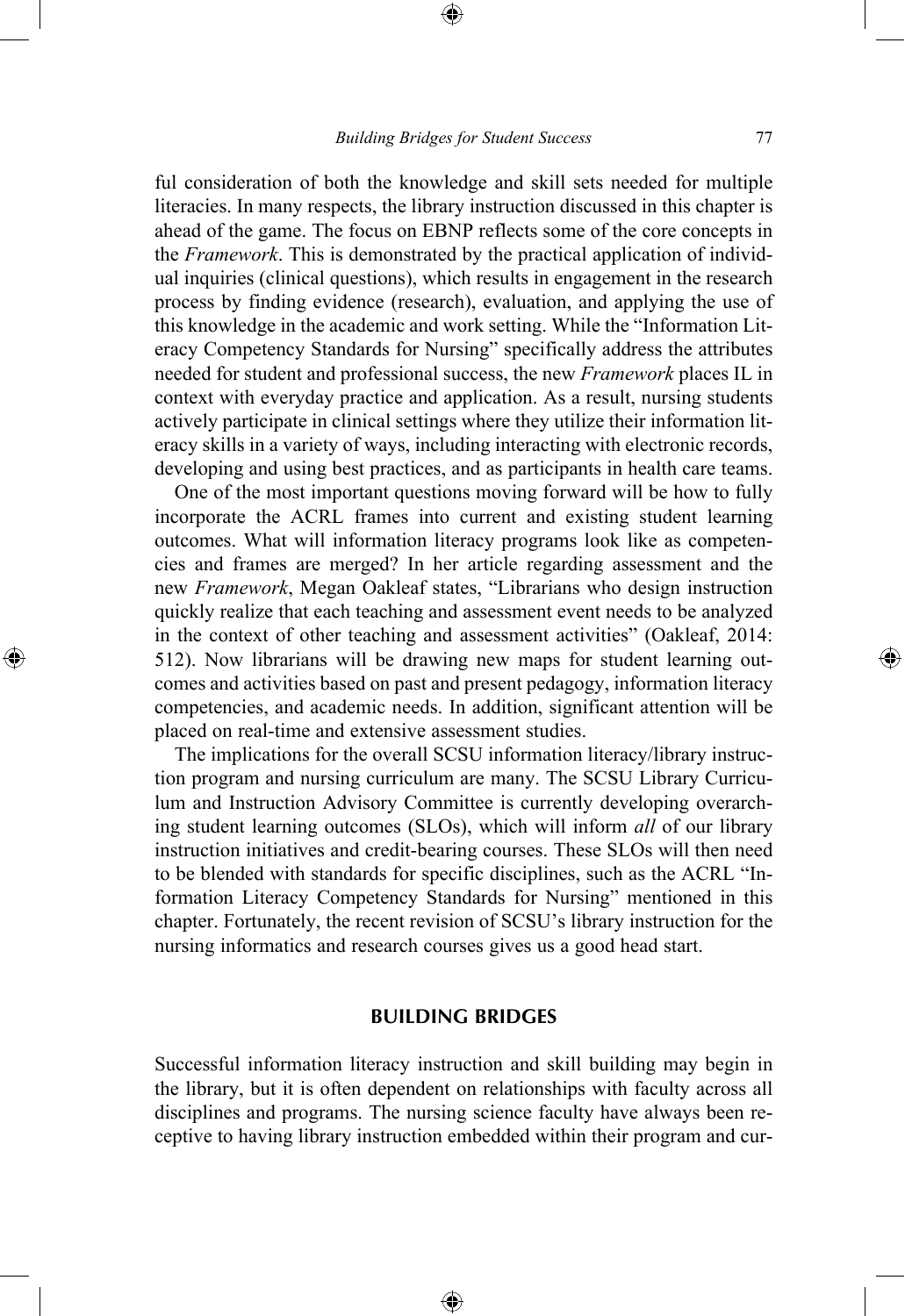⊕

riculum. The value that they place on information literacy and its relationship to research and evidence-based nursing practice is evident by their inclusion of a credit-bearing IL course during the early years of the program. Even though that course is no longer required, the nursing faculty are still committed to having their students build on their research skills acquired during their general education course work. The collaborative nature of the relationship allows library and nursing faculty to work together to achieve common goals. Like many other academic libraries, these relationships are often born out of library liaison programs and/or subject responsibilities. Regardless of how they begin, there are a few things to keep in mind as you explore opportunities to integrate library instruction and information literacy into a college/ university curriculum. These include the following:

- Talking to your colleagues. You'll need to understand the current environment, past activities, and suggestions for opportunities.
- Getting to know your students better. You'll impress faculty with a good understanding of their skills and basic information literacy needs.
- Starting slow and listening carefully to departmental and individual faculty. You'll quickly pick up on where they're coming from and where they are going.
- Fostering partnerships and collaborative relationships. It will make it easier to explore ways to enhance or develop new information literacy programs and activities.

⊕

• Keeping in mind potential partnerships. Many of the best relationships result in faculty committing to actively integrating information literacy into their course curriculum.

## **CONCLUSION**

The manner in which teaching faculty and librarians collaborate is critical to information literacy learning outcomes and student success. The relationshipbuilding experience between the two serves as a positive example of a mutual commitment to build the information literacy skills and competencies of nursing students. The time allotted to customize library instruction is an excellent investment in our students, and as a result, these students will be well prepared to apply their skills and competencies to their course work and eventually their profession.

Now, as learning outcomes are revised and updated to reflect information literacy competencies and the ACRL *Framework for Information Literacy for Higher Education*, librarians have the opportunity to expand and guide student success across all college and university campuses. However, the im-

⊕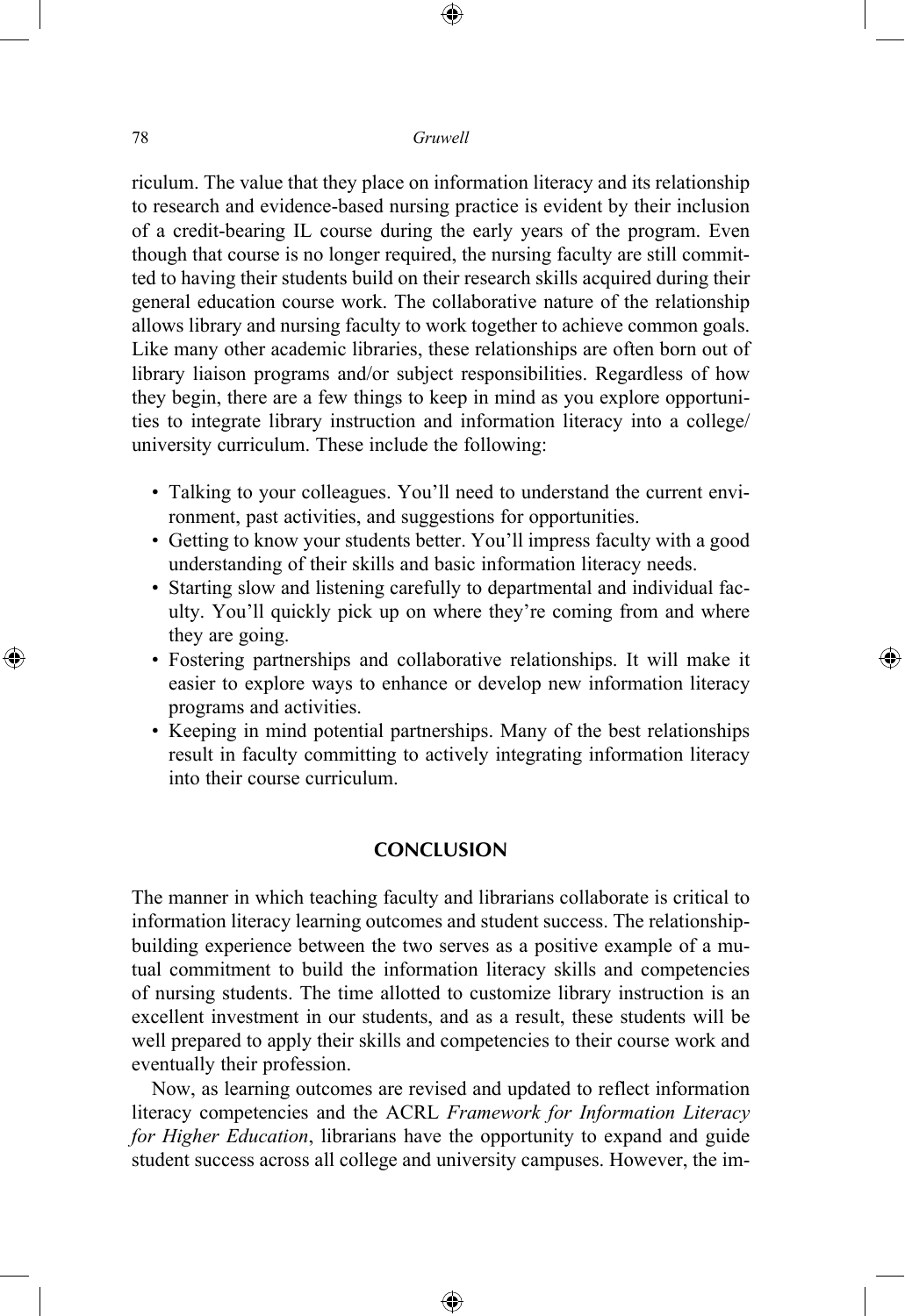#### *Building Bridges for Student Success* 79

⊕

plications go further than the overarching SLOs that are often developed for library instruction programs. Rather, there is the potential to effect change in both disciplines and courses that address the very specific research needs of our students and the continued preparation for their lifelong learning.

#### **APPENDIX A**

#### **NURSING INFORMATICS Finding Resources**

Nursing Career Interest:

⊕

| 1.                         |    |
|----------------------------|----|
| 2.                         |    |
| 3.                         |    |
|                            |    |
| Search Terms:              | 3. |
| 1.                         | 4. |
| 2.                         | 5. |
|                            |    |
| Synonyms or Related Terms: | 3. |
| 1.                         | 4. |
| 2.                         | 5. |
|                            |    |

What do you want to learn about the specialty you are interested in:

Search in CINAHL, Health Source: Nursing/Academic, Scopus, or PubMed for appropriate journal articles and note the citation information below:

⊕

Article Title: Author (s): Journal/Resource: Volume, issue, page, date: Annotation: Article Title: Author (s): Journal/Resource: Volume, issue, page, date: Annotation: Article Title: Author (s): Journal/Resource:

Volume, issue, page, date: Annotation:

#### **Figure 5.3. Nursing Informatics sheet.**

↔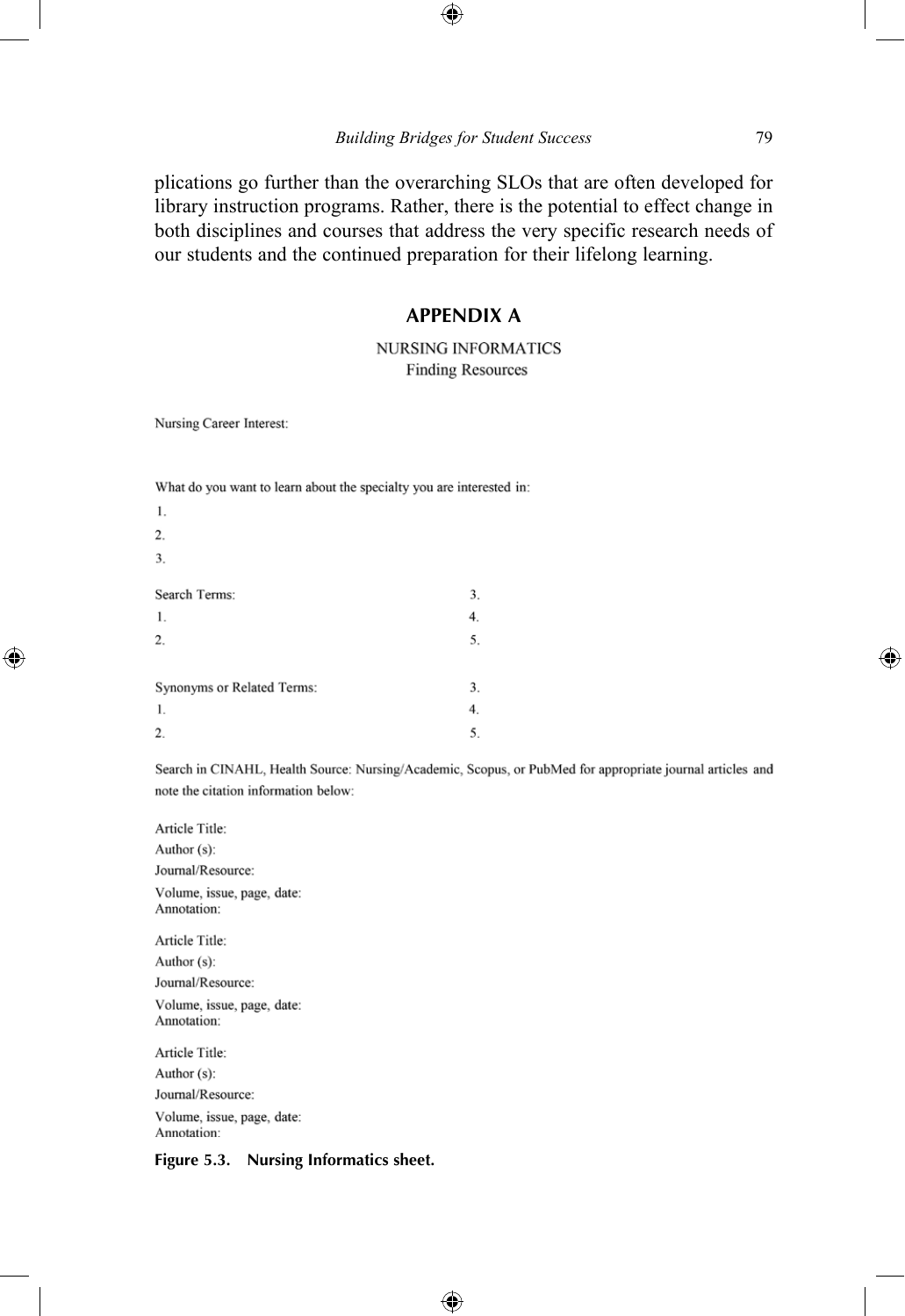$\bigoplus$ 

## **APPENDIX B**

NURSING RESEARCH **Finding Resources** 

| (P)atient:                             | (C)omparison:                                                                                             |
|----------------------------------------|-----------------------------------------------------------------------------------------------------------|
| (I)ntervention:                        | (O)utcome:                                                                                                |
| <b>Research Questions:</b>             |                                                                                                           |
| 1.                                     |                                                                                                           |
| 2.                                     |                                                                                                           |
| 3.                                     |                                                                                                           |
| Search Terms:                          | 3.                                                                                                        |
| 1.                                     | 4.                                                                                                        |
| 2.                                     | 5.                                                                                                        |
|                                        |                                                                                                           |
| Synonyms or Related Terms:             | 3.                                                                                                        |
| 1.                                     | 4.                                                                                                        |
| 2.                                     | 5.                                                                                                        |
| note the citation information below:   | Search in CINAHL, Health Source: Nursing/Academic, Scopus, or PubMed for appropriate journal articles and |
| Article Title:                         |                                                                                                           |
| Author (s):                            |                                                                                                           |
| Journal/Resource:                      |                                                                                                           |
| Volume, issue, page, date:             |                                                                                                           |
| Annotation:                            |                                                                                                           |
| Article Title:                         |                                                                                                           |
| Author (s):                            |                                                                                                           |
| Journal/Resource:                      |                                                                                                           |
| Volume, issue, page, date:             |                                                                                                           |
| Annotation:                            |                                                                                                           |
| Article Title:                         |                                                                                                           |
| Author (s):                            |                                                                                                           |
| Journal/Resource:                      |                                                                                                           |
| Volume, issue, page, date:             |                                                                                                           |
| Annotation:                            |                                                                                                           |
| Nursing Research sheet.<br>Figure 5.4. |                                                                                                           |

 $\bigoplus$ 

 $\bigoplus$ 

 $\overline{\phantom{a}}$ 

 $\bigoplus$